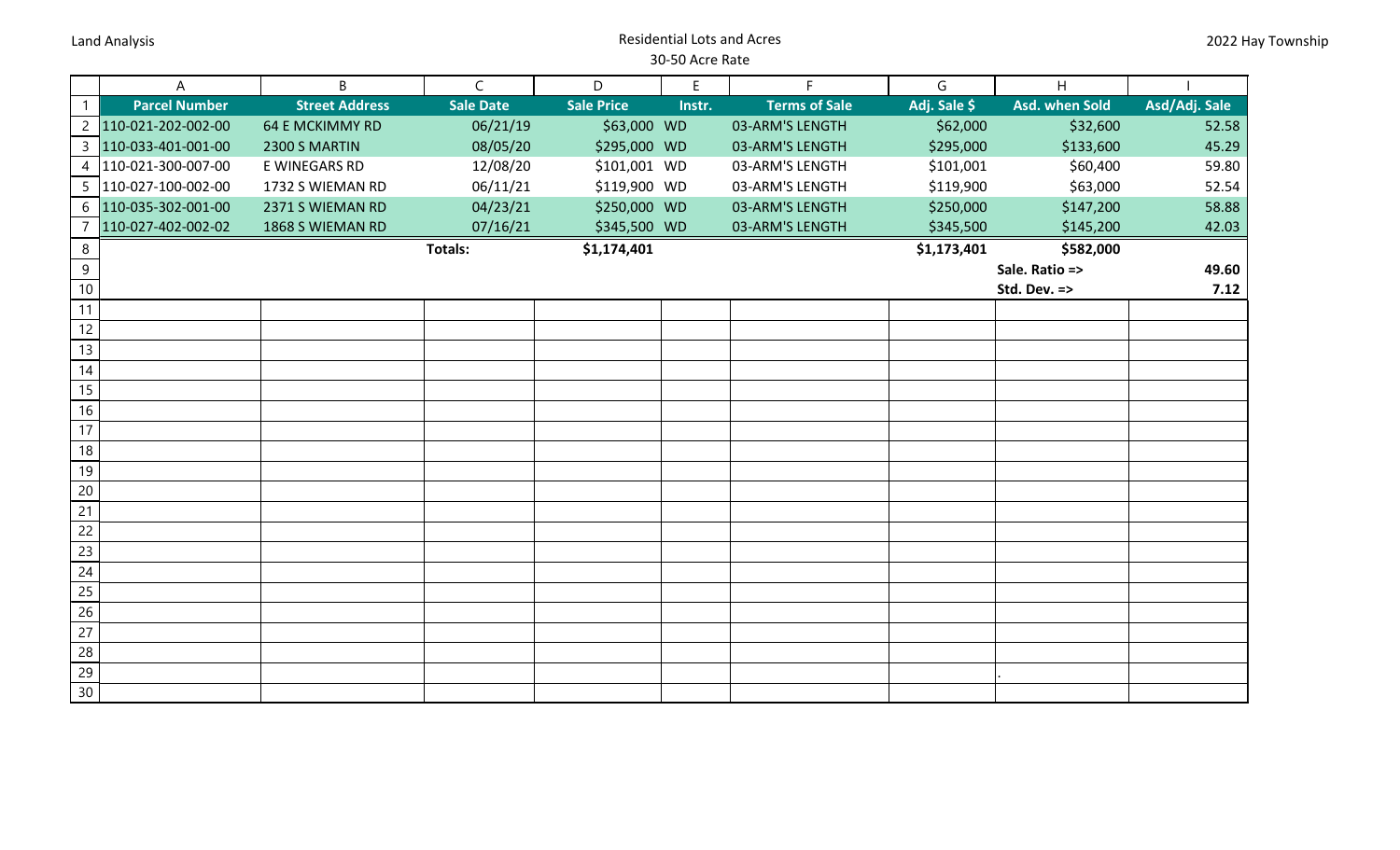## Land Analysis Residential Lots and Acres 30-50 Acre Rate

|                 |                       | K                    |                                                         | M                      | N            | $\circ$            | P.                 | Q                 | $\mathsf{R}$        |  |
|-----------------|-----------------------|----------------------|---------------------------------------------------------|------------------------|--------------|--------------------|--------------------|-------------------|---------------------|--|
| $\overline{1}$  | <b>Cur. Appraisal</b> | <b>Land Residual</b> | <b>Est. Land Value</b>                                  | <b>Effec. Front</b>    | <b>Depth</b> | <b>Net Acres</b>   | <b>Total Acres</b> | <b>Dollars/FF</b> | <b>Dollars/Acre</b> |  |
| $\overline{c}$  | \$91,259              | \$36,189             | \$65,448                                                | 0.0                    | 0.0          | 24.24              | 24.24              | #DIV/0!           | \$1,493             |  |
| $\overline{3}$  | \$298,484             | \$77,516             | \$81,000                                                | 0.0                    | 0.0          | 30.00              | 30.00              | #DIV/0!           | \$2,584             |  |
| $\overline{4}$  | \$113,728             | \$89,873             | \$102,600                                               | 0.0                    | 0.0          | 38.00              | 38.00              | #DIV/0!           | \$2,365             |  |
| $\overline{5}$  | \$150,818             | \$77,082             | \$108,000                                               | 0.0                    | 0.0          | 40.00              | 40.00              | #DIV/0!           | \$1,927             |  |
| $\overline{6}$  | \$259,674             | \$98,326             | \$108,000                                               | 0.0                    | 0.0          | 40.00              | 40.00              | #DIV/0!           | \$2,458             |  |
| $\overline{7}$  | \$284,958             | \$209,014            | \$148,472                                               | 0.0                    | 0.0          | 58.42              | 58.42              | #DIV/0!           | \$3,578             |  |
| $\bf 8$         | \$1,198,921           | \$588,000            | \$613,520                                               | 0.0                    |              | 230.66             | 230.66             |                   |                     |  |
| $\overline{9}$  | Average               |                      |                                                         |                        | Average      |                    |                    | Average           |                     |  |
| 10 <sup>°</sup> | per FF=>              |                      |                                                         | #DIV/0!                |              | per Net Acre=>     | 2,549.21           |                   | per SqFt=>          |  |
| 11              |                       |                      |                                                         |                        |              |                    | Used \$2500/acre   |                   |                     |  |
| 12              |                       |                      |                                                         |                        |              |                    |                    |                   |                     |  |
| 13              |                       |                      |                                                         |                        |              |                    |                    |                   |                     |  |
| 14              |                       |                      | Acreage Table 'A'                                       |                        |              |                    |                    |                   | $\times$            |  |
| 15              |                       |                      | Description:                                            | <b>SECTION ACREAGE</b> |              |                    |                    |                   |                     |  |
| 16              |                       |                      |                                                         |                        |              |                    |                    |                   |                     |  |
| 17              |                       |                      | <b>Estimated Land Values</b>                            |                        |              |                    |                    |                   |                     |  |
| 18              |                       |                      | Enter the Estimated Land Value for each of these sizes. |                        |              |                    |                    |                   |                     |  |
| 19<br>20        |                       |                      | 1 Acre:                                                 | 3,000                  | 3 Acre:      | 10 Acre:<br>9,000  | 28,000             | 30 Acre:          | 75,000              |  |
| 21              |                       |                      | 1.5 Acre:                                               | 4,500                  | 4 Acre:      | 15 Acre:<br>12,000 | 42,000             | 40 Acre:          | 100,000             |  |
| 22              |                       |                      |                                                         |                        |              |                    |                    |                   |                     |  |
| 23              |                       |                      | 2 Acre:                                                 | 6,000                  | 5 Acre:      | 20 Acre:<br>15,000 | 56,000             | 50 Acre:          | 125,000             |  |
| 24              |                       |                      | 2.5 Acre:                                               | 7,500                  | 7 Acre:      | 25 Acre:<br>21,000 | 70,000             | 100 Acre:         | 200,000             |  |
| 25              |                       |                      |                                                         |                        |              |                    |                    |                   |                     |  |
| 26              |                       |                      |                                                         |                        |              |                    |                    |                   |                     |  |
| 27              |                       |                      |                                                         |                        |              |                    |                    |                   | Close               |  |
| 28              |                       |                      |                                                         |                        |              |                    |                    |                   |                     |  |
| 29              |                       |                      |                                                         |                        |              |                    |                    |                   |                     |  |
| 30              |                       |                      |                                                         |                        |              |                    |                    |                   |                     |  |